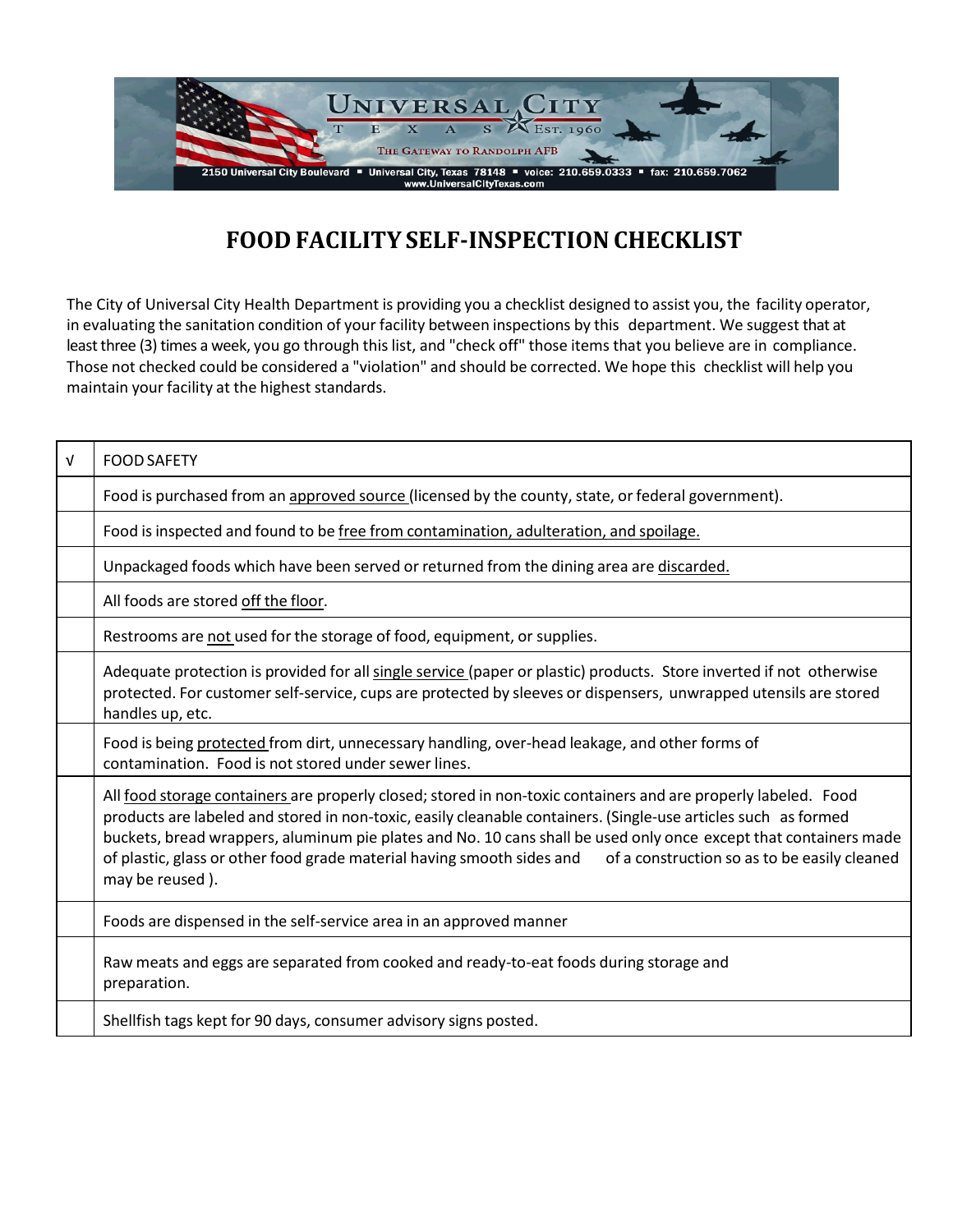| v | <b>TEMPERATURE CONTROL</b>                                                                                                                                                                                                                                                                                                                                              |
|---|-------------------------------------------------------------------------------------------------------------------------------------------------------------------------------------------------------------------------------------------------------------------------------------------------------------------------------------------------------------------------|
|   | Potentially hazardous foods are maintained at 41° F or below or 135° F or above.                                                                                                                                                                                                                                                                                        |
|   | A thermometer, accurate to $+$ or -2 $\degree$ F, is provided either as an integral part of the refrigerator (outside reading),<br>or is located inside each unit at its warmest point in a visible location                                                                                                                                                            |
|   | An accurate metal probe thermometer or thermocouple, suitable for measuring food temperatures is readily<br>available and is used to check food temperatures (0°F to 220°F).                                                                                                                                                                                            |
|   | Food products are being thawed in one of the following methods only: a) in refrigerated units b) under cold<br>running, potable water of sufficient velocity to flush loose food particles c) in a microwave oven as part of the<br>cooking process.                                                                                                                    |
|   | Frozen foods are maintained in a frozen state.                                                                                                                                                                                                                                                                                                                          |
|   | Foods reheated to a minimum temperature of 165° F throughout and then held at 135° F or above.                                                                                                                                                                                                                                                                          |
|   | Hot foods are cooled from 135°F to 70°F within 2 hours and from 70°F to 41°F within 4 hours for no more<br>than a total of 6 hours for proper cooling.                                                                                                                                                                                                                  |
|   | Proper cooling methods are used such as: shallow pans, separating the food into smaller portions, stirring the<br>food after placing container in an ice bath, etc., and loosely covering the food or uncovered if protected from<br>overhead contamination (top shelf in cooler) until cooled. Pans of cooling foods not stacked so as to facilitate<br>heat transfer. |

| v | PERSONNEL                                                                                                                                                                                                                      |
|---|--------------------------------------------------------------------------------------------------------------------------------------------------------------------------------------------------------------------------------|
|   | Employees wash their hands with soap and warm water for any of the following reasons: a) before starting<br>work b) immediately after using the restroom c) between tasks at any time needed to prevent food<br>contamination. |
|   | Employees handling food or utensils have no open sores and are not sick.                                                                                                                                                       |
|   | Employees are wearing clean outer garments and proper hair restraint/s.                                                                                                                                                        |
|   | Tongs or other implements are used for handling food products. Food products handled with the least possible<br>bare hand contact.                                                                                             |
|   | All employees drinks are in approved containers and consumed away from food prep, storage, ware wash areas.                                                                                                                    |
|   | Employees do not smoke or use tobacco inside the facility unless in a designated smoking areas.                                                                                                                                |
|   | Clothing and personal effects are stored away from food storage and preparation in a proper manner.                                                                                                                            |

| V | WATER AND SEWAGE                                                                                                          |
|---|---------------------------------------------------------------------------------------------------------------------------|
|   | All sinks are fully operable with both hot and cold water available under pressure.                                       |
|   | All sinks drain properly. Floor drains and floor sinks are in good working order and clean.                               |
|   | Plumbing is in good repair and not leaking.                                                                               |
|   | Cross connection control devices are properly installed and in good repair. (Vacuum breakers and back<br>flow preventers) |
|   | Grease traps are routinely cleaned.                                                                                       |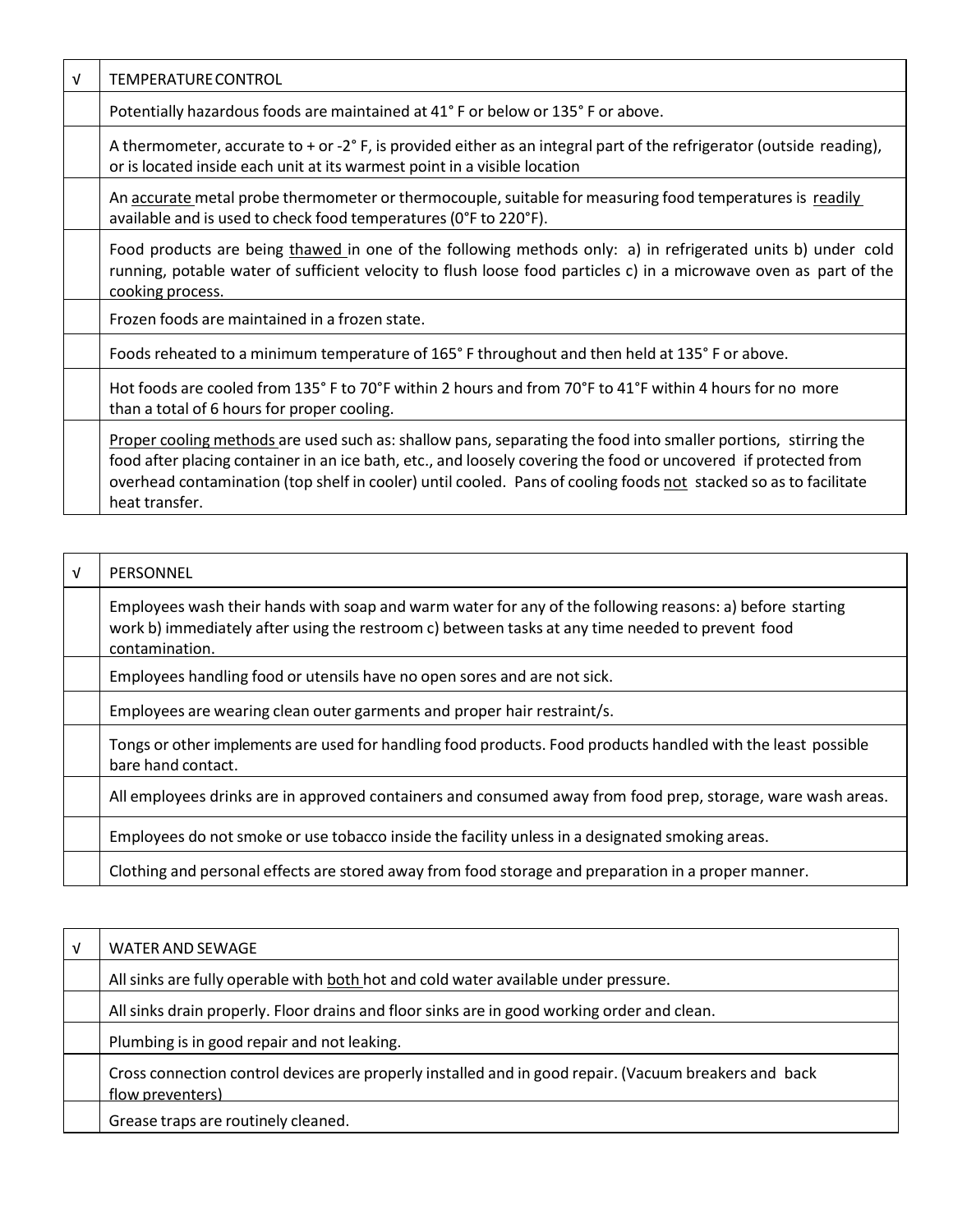| <b>EQUIPMENT</b>                                                                                                                                                                    |
|-------------------------------------------------------------------------------------------------------------------------------------------------------------------------------------|
| All equipment (i.e., stoves, grills, refrigerators, tables, sinks, etc.) are clean and well-maintained and any food<br>contact surfaces are properly washed, rinsed, and sanitized. |
| Inoperable equipment has been repaired, replaced, or removed from the facility.                                                                                                     |
| Only approved equipment (NSF or equivalent with the exclusion of toasters, mixers, microwave ovens, water<br>heaters and hoods) are installed in an approved manner & location.     |

| V | <b>UTENSILS</b>                                                                                                                                                                                                                                                                  |
|---|----------------------------------------------------------------------------------------------------------------------------------------------------------------------------------------------------------------------------------------------------------------------------------|
|   | Multiservice utensils are being cleaned and sanitized by one of the following means: a) manual washing in an<br>approved three compartment sink (wash-rinse-sanitize-air dry) b) in a dish machine conforming to NSF<br>standards using chemical or high temperature sanitizing. |
|   | Test strips to adequately test sanitizer solutions are readily available and used.                                                                                                                                                                                               |
|   | All utensils are clean, sanitized and well-maintained (not broken, cracked, peeling, etc.).                                                                                                                                                                                      |
|   | Damaged or unapproved utensils have been repaired or replaced.                                                                                                                                                                                                                   |
|   | Utensils are stored in clean areas and properly protected.                                                                                                                                                                                                                       |

| FLOORS/WALLS/CEILINGS                                                      |
|----------------------------------------------------------------------------|
| Floors are clean, well-maintained and in good repair.                      |
| Walls, ceilings and windows are clean, well-maintained and in good repair. |

| $\sqrt{ }$ | TOILET/DRESSING ROOM/HANDWASHING SINKS                                                         |
|------------|------------------------------------------------------------------------------------------------|
|            | Toilet facilities are clean and in good working order.                                         |
|            | Self-closing doors in toilet rooms are working properly.                                       |
|            | Soap and paper towels are available at all handwash sinks.                                     |
|            | Toilet tissue and trash bins with lid (only in required in the Ladies restroom) are available. |
|            | Legible handwashing signs are properly posted in all restrooms.                                |

| LIGHT AND VENTILATION                                                                           |
|-------------------------------------------------------------------------------------------------|
| Adequate lighting and ventilation is provided throughout the facility.                          |
| Exhaust ventilation filters are clean and well-maintained.                                      |
| Lights are shielded or shatterproof in all areas where food is prepared or utensils are washed. |

| PEST CONTROL                                                                   |
|--------------------------------------------------------------------------------|
| Air curtains are operating properly.                                           |
| Only approved pesticides are used in the proper manner.                        |
| Facility is free from insect, rodent infestations and live animal/s.           |
| Outside doors and screen doors are self-closing and screens properly attached. |